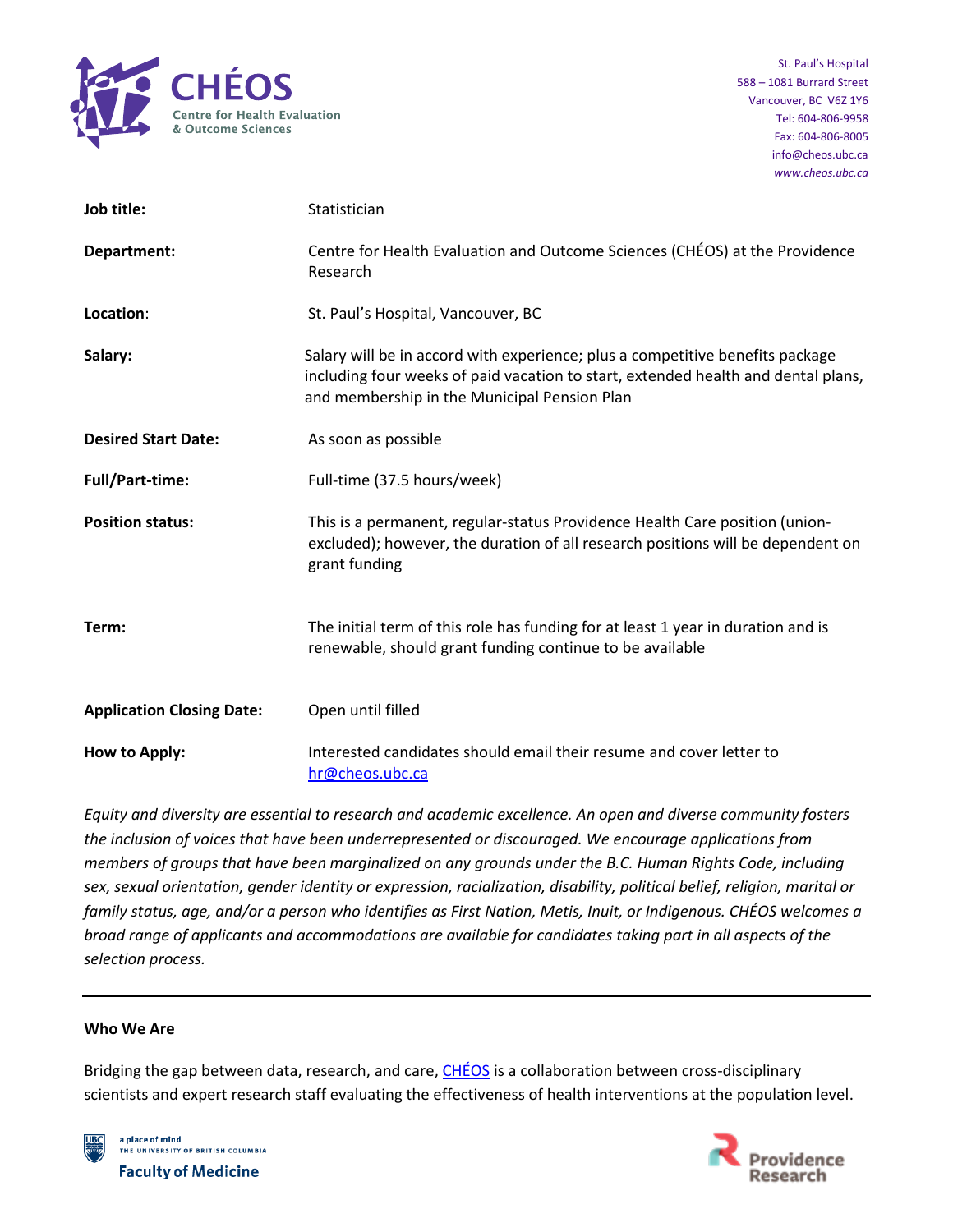From assessing the cost-effectiveness of a new drug or treatment option to informing policy decisions that change how care is delivered, CHÉOS and the CTN seek to improve health outcomes for all.

# **Our Commitments to You**

At CHÉOS, we are committed to providing an inclusive, dynamic, and cooperative work environment in which all members are encouraged to pursue personal and professional growth. We offer a competitive salary, and excellent benefits, including:

- A minimum of 4 weeks of paid vacation annually (prorated for part-time staff)
- Paid time off between the December and January statutory holidays
- Other paid leaves to support health, wellness, and work-life balance
- Extended health and dental plans
- Membership in the Municipal Pension Plan with employer-matched contributions

## **The Role**

Under the supervision of Dr. Bohdan Nosyk, the Statistician will assist in the statistical analysis of population health data. Specific tasks include leading and contributing to statistical analysis of health administrative data, literature reviews, preparation of manuscripts, presenting research findings at conferences, and other researchrelated activities. Dr. Nosyk leads a multidisciplinary team of statisticians, health economists and public health researchers engaged in an international portfolio of leading-edge health economic and health services research projects focusing on HIV/AIDS and substance use disorders. This team offers outstanding research opportunities with access to world-class linked administrative databases, a breadth of methodological skills, and a focus on improving health outcomes for marginalized populations. This position additionally offers potential for publication and other professional development opportunities.

The successful applicant will have the opportunity to be involved in a wide range of high-impact studies evaluating local and international programs and policies in [opioid use disorder treatment](https://bmjopen.bmj.com/content/10/9/e036102) an[d risk mitigation,](https://bmjopen.bmj.com/content/11/6/e048353) in addition t[o HIV/AIDS treatment and prevention strategies](https://www.thelancet.com/journals/lanhiv/article/PIIS2352-3018(21)00147-8/ppt) which promote health equity and support the 'Ending the HIV Epidemic in America' initiative.

#### **Work Performed**

- Provides analytical support for research by conducting quantitative data analysis using descriptive and statistical methodologies.
- Performs data retrieval for studies by writing computer programs and macros to capture and edit data.
- Provides support for the development and maintenance of large databases.
- Evaluates and recommends statistical methods for data analysis.
- Performs quantitative analyses using advanced statistical methodologies and statistical software.
- Identifies and provides advice about data limitations and ensures adequate data quality for analytic purposes; serves as a resource on experimental design, statistical methodology and theory and recommends statistical methods for data analysis.
- Collaborates on writing scientific papers and abstracts by providing statistical results, writing methods and results and preparing tables and figures.